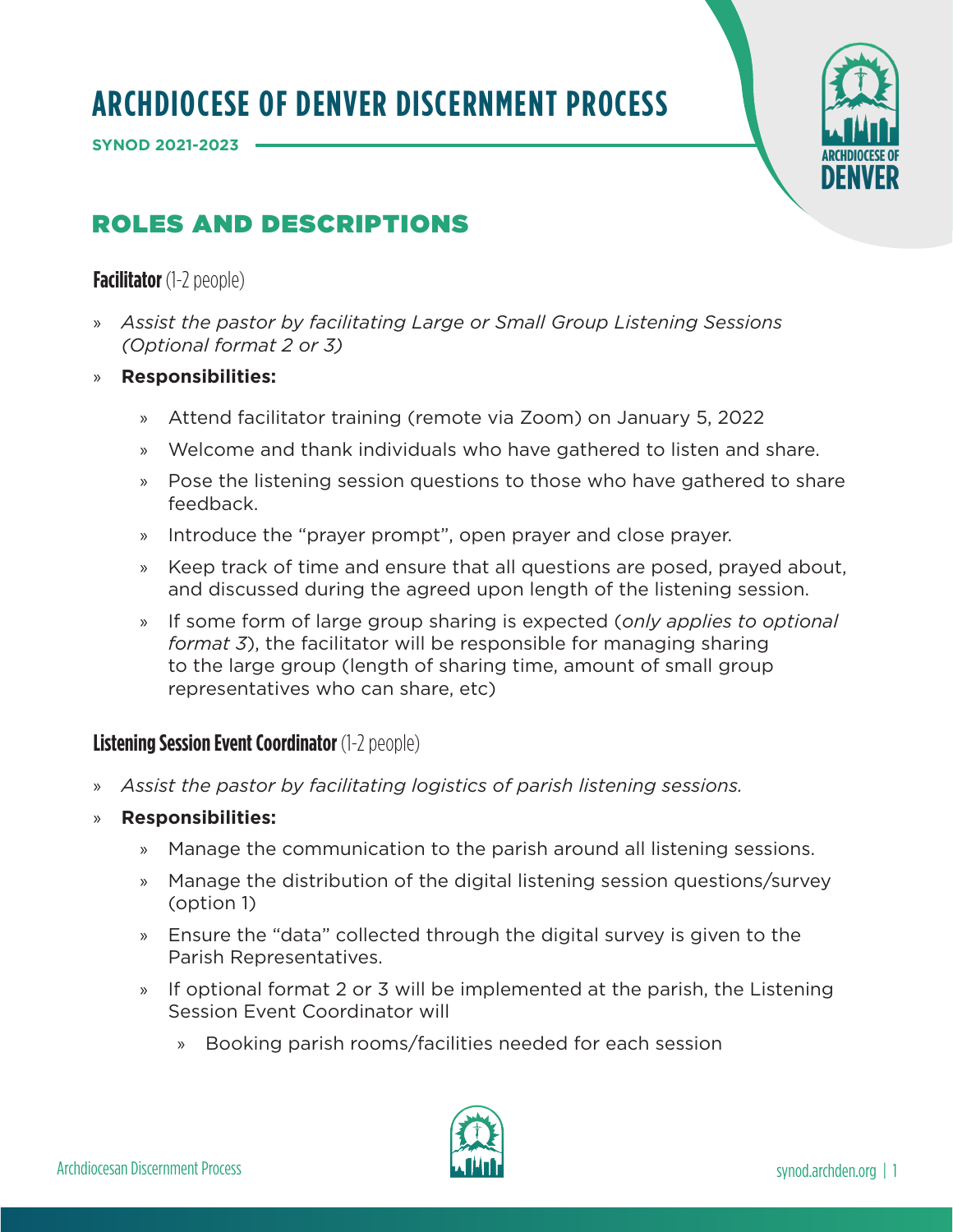- » Organizing table/chair set up
- » Ensuring any A/V needs are met
- » Printing any copies of questions or prayer prompts that will be needed for attendees
- » Organizing hospitality (if parish intends to provide any light refreshments, etc)
- » *In essence the Listening Session Event Coordinate manages all the "behind the scenes" details of the listening session, so the pastor, facilitator, table leaders, scribe, parish representatives, and attendees can simply "show up" and be confident everything is prepared for a listening session.*

## **Table Leader**

- » *Facilitate Small Group sharing in optional format 3 (Large Group Listening Session)*
- » *Number needed will be dependent on how many parishioners will be attending the listening session*
	- » Likely 1 Table Leader for every 8-10 parishioners who will attend.

#### » **Responsibilities:**

- » Watch Table Leader video training by January 22, 2022
- » Welcome and thank each person for attending.
- » Facilitate brief introductions among parishioners at the table.
- » Be familiar with both the parish and diocesan synod timeline, so they will be able to answer basic questions parishioners may ask about the process.
- » "Shepherd" the sharing among those at the table:
	- » Ensure no one dominates the conversation and everyone is heard
	- » Keep the conversation on topic gently redirect if the group enters into a distracting tangent
	- » **Facilitate conversation between attendees,** *not* **teach/preach/or share their opinion.**
		- » 95% listening and 5% talking.

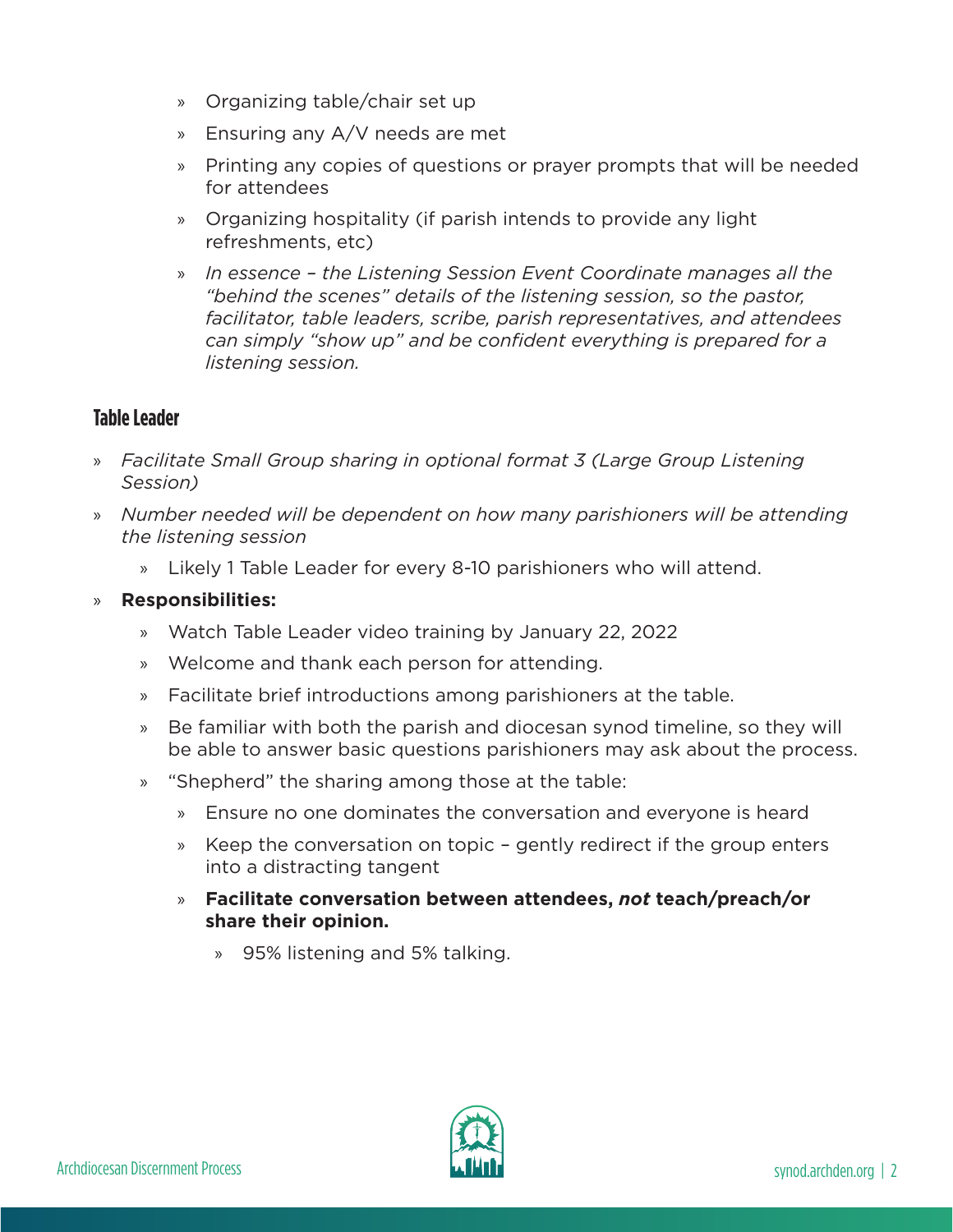# **Scribe**

- » *Record what is shared in Small Group and Large Group listening sessions.*
- » Number needed will be dependent on what format the parish chooses.
	- » Every small group sharing should have a scribe to document what the group shares.
		- » i.e: The parish hosts a Large Group Listening session and there will be 12 tables of parishioners at the event, the parish will need 12 scribes to record the sharing at each table.

#### » **A table leader can also play the role as scribe if the individual is comfortable/capable.**

### » **Responsibilities:**

- » Record, to the best of their ability, what is shared in the small group.
- » Regardless of how the scribe captures the information during the listening session, they will need to provide the Parish Representatives with a digital copy of what they recorded from the small group.

#### » **Scribes are not required or asked to "interpret" what they hear, simply to record what is shared and report it to the parish representative.**

# **Parish Representative** (2 people)

- » *Pray with the information gathered through the parish listening sessions and represent the parish at the Diocesan Synod Event in March 2022*
- » **Responsibilities:** 
	- » Attend a Parish Representative Preparation Gathering on January 21-22, 2022
	- » Receive the information from the digital survey of the parish and "scribe records" from all the listening sessions.
	- » Read through, pray with, and discern themes from all the information gathered.
		- » Discuss with each other and the pastor the results of their reading, prayer and discernment.
	- » Represent their parish at the Diocesan Synod Event in March 2022